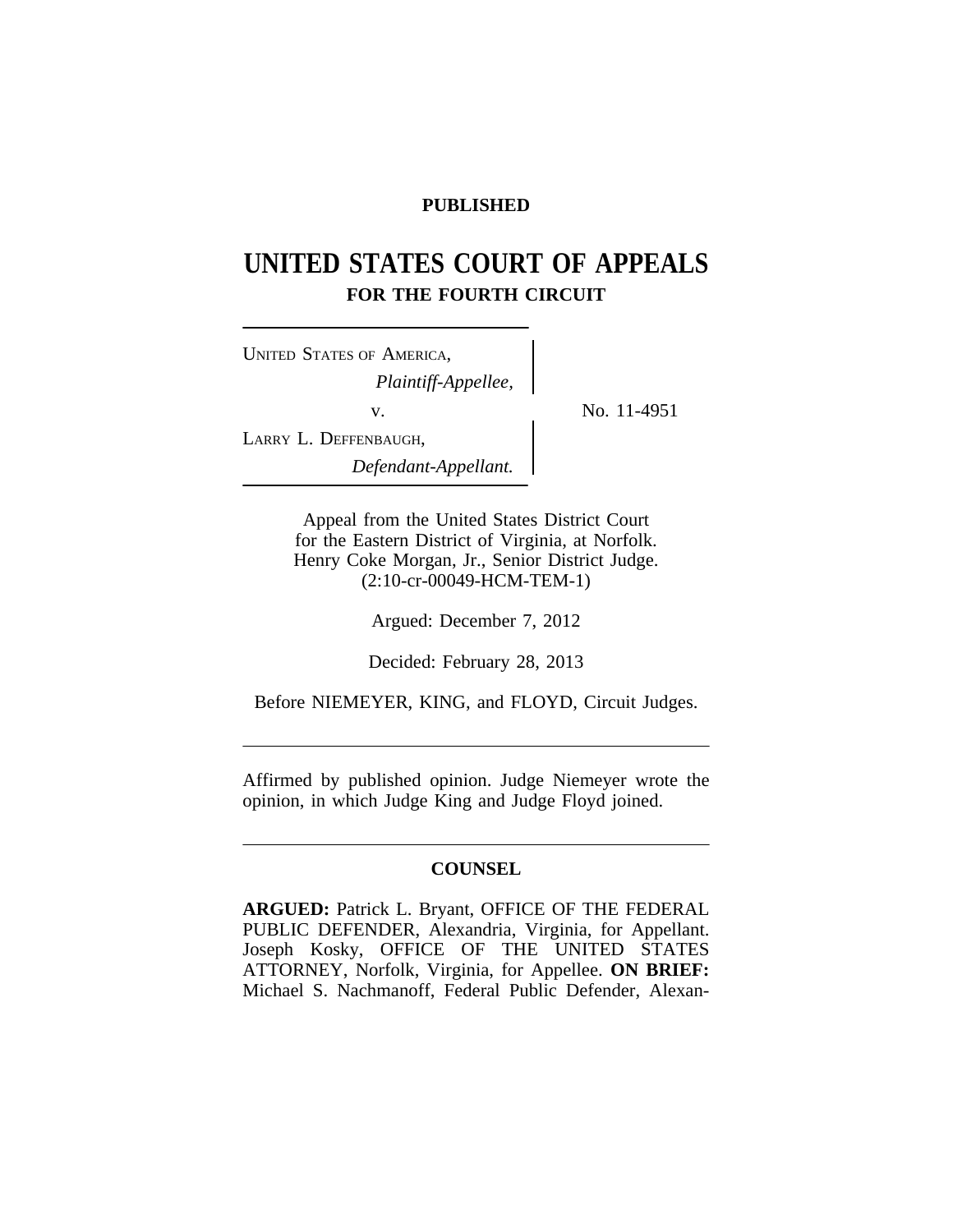dria, Virginia, Keith Loren Kimball, Assistant Federal Public Defender, OFFICE OF THE FEDERAL PUBLIC DEFENDER, Norfolk, Virginia, for Appellant. Neil H. Mac-Bride, United States Attorney, Alexandria, Virginia, for Appellee.

#### **OPINION**

NIEMEYER, Circuit Judge:

In order to avoid a state probation violation hearing, Larry Deffenbaugh designed a plan to fake his death with the assistance of his girlfriend. Under the scheme, Deffenbaugh would rent a boat to go fishing with his unsuspecting brother and, while his brother was preoccupied with driving the boat, he would jump off, swim to shore, meet up with his girlfriend, and flee the State. He expected that when his brother discovered his absence, his brother would make a distress call; that the U.S. Coast Guard would respond and conduct an unsuccessful search; and that he would be declared dead after a period of time.

It all happened as planned, except that Deffenbaugh was not declared dead. He was arrested in Texas and indicted and convicted in Virginia of conspiring with his girlfriend to cause a false distress call to be communicated to the U.S. Coast Guard, in violation of 18 U.S.C. § 371, and the substantive offense of causing a false distress call to be sent to the U.S. Coast Guard, in violation of 14 U.S.C. § 88(c). The district court sentenced him to 48 months' imprisonment on the conspiracy count and 36 months' imprisonment on the substantive count, to be served consecutively.

On appeal, Deffenbaugh contends that the government failed to prove a conspiracy because his girlfriend did not share in the object of the conspiracy to commit a *federal*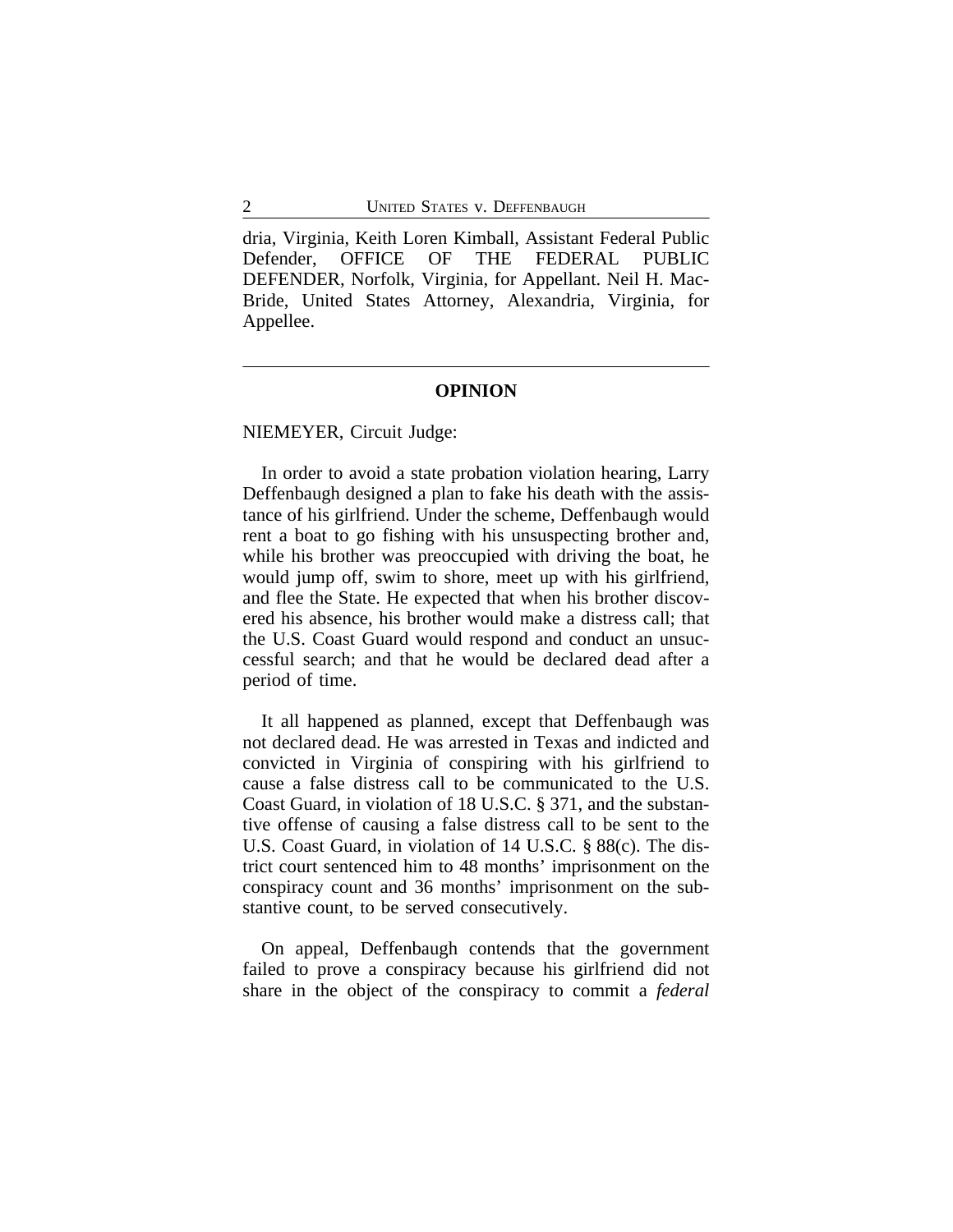offense, as she was not aware and therefore could not intend that the false distress call would go to the U.S. Coast Guard. He also challenges the reasonableness of his sentence.

We affirm. Although the government did not prove that Deffenbaugh's girlfriend was aware and therefore intended that the U.S. Coast Guard would respond to the false distress call, it proved that she knew of and participated in the plan and that, under the plan, a false distress call would be made. With this proof and proof that the U.S. Coast Guard received the call, the government established a conspiracy to violate 14 U.S.C. § 88(c), regardless of whether the conspirators knew or intended that the Coast Guard would receive the call.

We also conclude that Deffenbaugh's sentence was not "plainly unreasonable," the standard applicable when, as here, no Guideline exists for the offenses committed.

I

On the evening of May 10, 2009, Larry Deffenbaugh vanished from a fishing boat in the middle of the Chesapeake Bay while on a fishing trip with his brother Wayne. The trip began at Dockside Marina in Virginia Beach, Virginia. Deffenbaugh was a licensed sea captain, who had piloted everything from fishing boats to large corporate-owned yachts, eventually earning a Master-level captain's license through the U.S. Coast Guard. His brother Wayne did not have the same experience and was not in good health. Wayne was legally blind and suffered from diabetic comas.

Nonetheless, on the evening of May 10, Deffenbaugh instructed his brother to drive the boat while Deffenbaugh was near the fishing gear at the stern. When Wayne was looking forward, Deffenbaugh jumped off the boat and disappeared. Wayne soon discovered Deffenbaugh's absence and, unsure whether he was playing a joke, began yelling for him and looking for him. After failing to find him, he believed that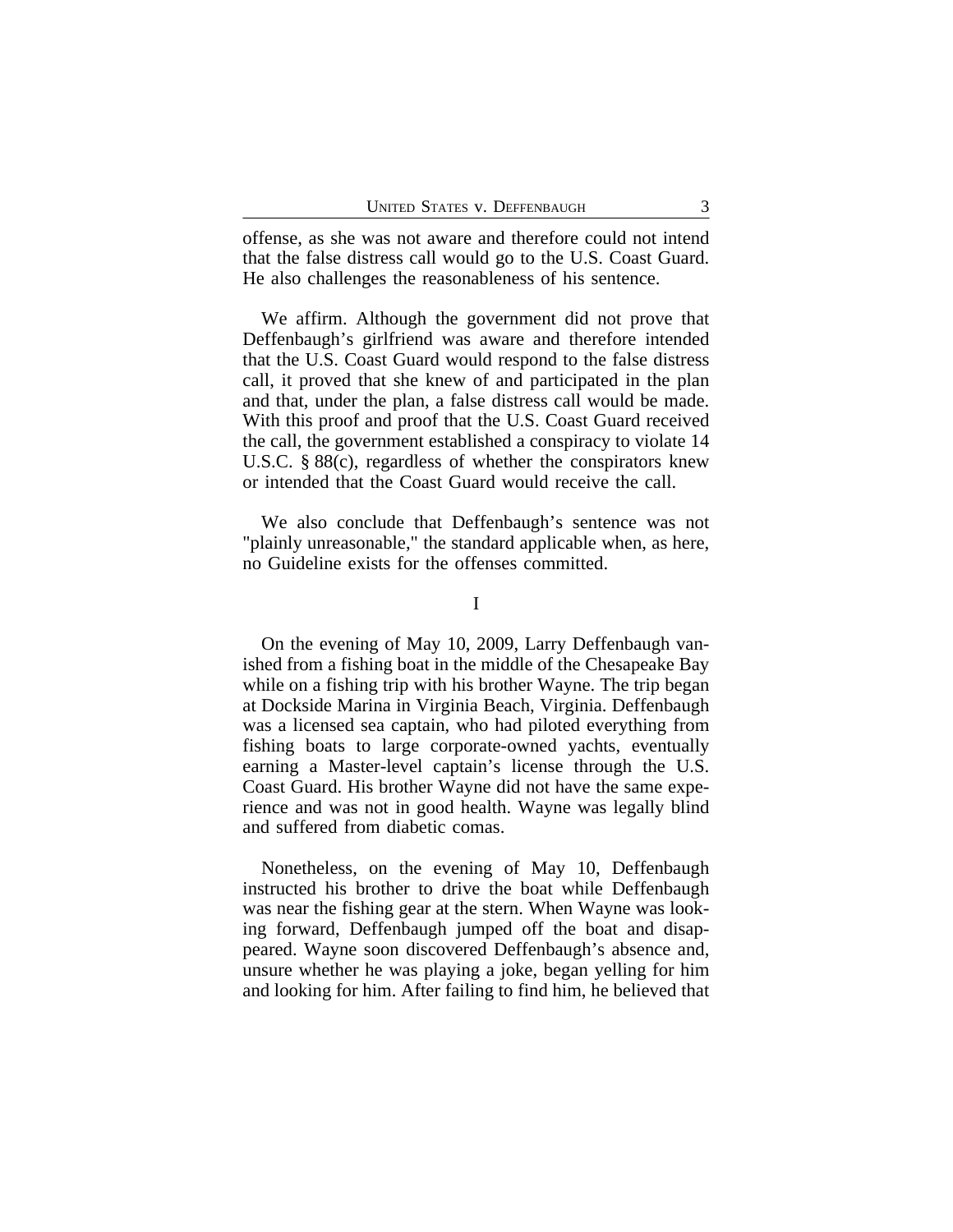Deffenbaugh may have drowned and placed an emergency call to 911.

The 911 call was received by the Virginia Beach Emergency Communication and Citizens Services and forwarded to the U.S. Coast Guard, which immediately responded. It initiated a search-and-rescue operation, dispatching small boats, an 87-foot cutter, a U.S. Navy ship, helicopters, and aircraft. When it found Wayne, he was disoriented and upset. The Coast Guard continued the search for Deffenbaugh for some 15 hours before giving up on finding him. The search cost the Coast Guard \$220,940.

Unbeknownst to the Coast Guard, Deffenbaugh was not lost at sea. In fact, by the time the Coast Guard ended its search, Deffenbaugh was well on his way out of the State, heading south. He had planned his disappearance with his girlfriend, Julie Giannetta, as part of a scheme he concocted to fake his death and thereby avoid a probation violation hearing related to an earlier Maryland conviction. In September 2008, Deffenbaugh had entered an *Alford* plea in a Maryland court to a felony theft charge, receiving a sentence of 15 years' imprisonment, suspended with a condition of 5 years' supervised probation. Several months later, in November 2008, the Maryland Probation Office filed a probation violation petition, alleging that Deffenbaugh failed to present proof that he had sold, transferred, or relinquished possession of a handgun that had been registered to him. If found in violation of his probation, Deffenbaugh was subject to having his suspended sentence reinstated. The Probation Office scheduled a hearing on the alleged violation for May 12, 2009. Deffenbaugh staged his "death" on May 10, 2009.

After jumping off the fishing boat that his brother was driving, Deffenbaugh swam to shore and called Giannetta, who, as had been prearranged, was waiting to pick him up. Deffenbaugh and Giannetta then drove to Texas. After receiving a tip from a viewer of America's Most Wanted, local police and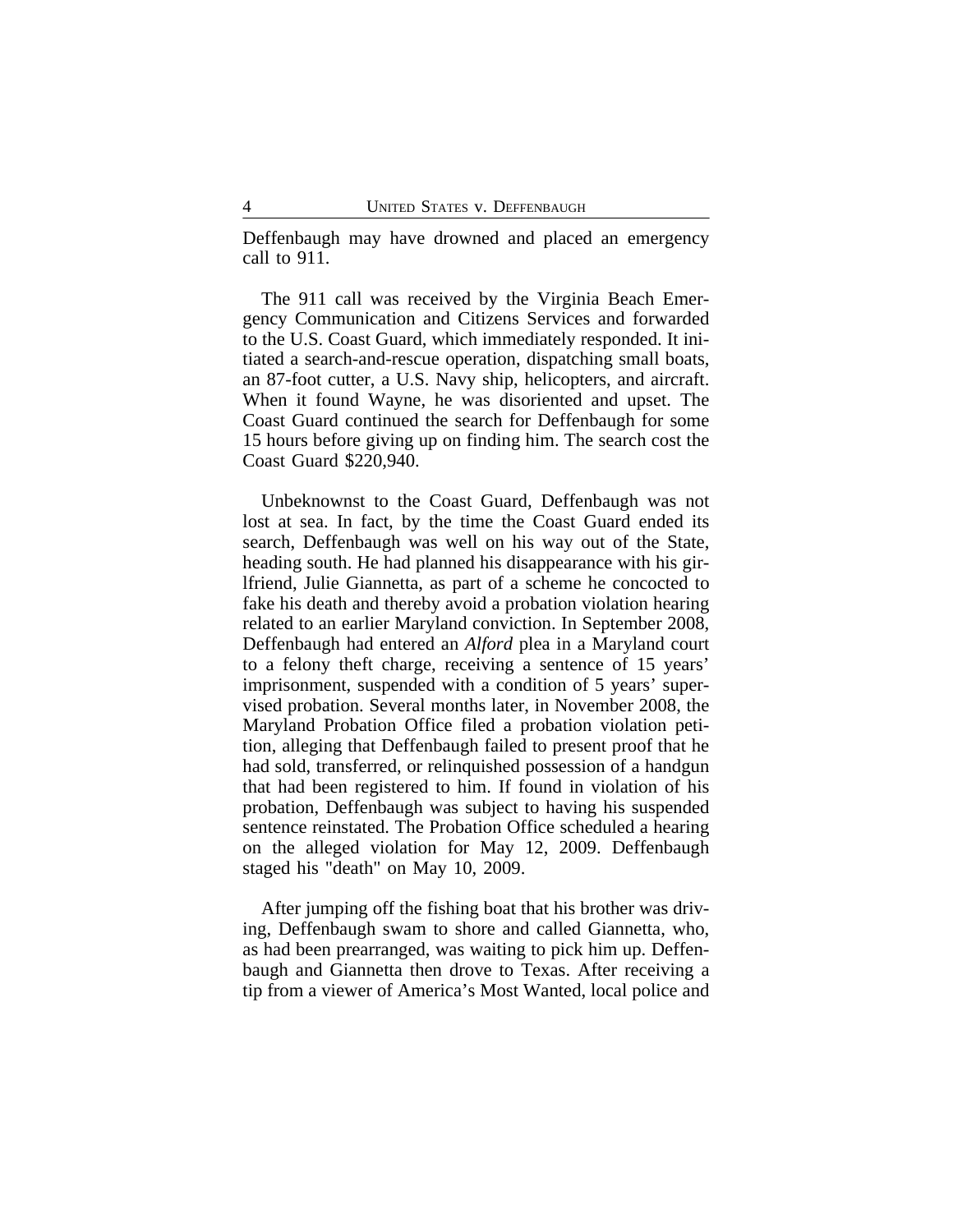U.S. Marshals arrested Deffenbaugh some nine months after his disappearance, on February 16, 2010, in Baytown, Texas, where he was living under the name "Mike Meyers."

Shortly after his arrest, Deffenbaugh was indicted on one count of causing a false distress message to be communicated to the U.S. Coast Guard, in violation of 14 U.S.C. § 88(c). After a four-day trial, the jury could not reach a verdict, and the district court declared a mistrial. During the trial, however, Julie Giannetta approached the government and offered to testify against Deffenbaugh in exchange for immunity, and the government agreed. Having Giannetta's cooperation, the government filed a two-count superseding indictment charging Deffenbaugh with (1) conspiracy to violate 14 U.S.C. § 88(c), in violation of 18 U.S.C. § 371; and (2) the substantive offense of violating 14 U.S.C. § 88(c).

Giannetta testified as a cooperating coconspirator at the second trial, providing the government with its most important testimony. She testified that, prior to his staged disappearance on May 10, 2009, Deffenbaugh had discussed his legal situation with her and had stated that he felt the Maryland authorities were trying to frame him with the gun charge. Deffenbaugh told Giannetta about his plan, as she related it, to "go out in the boat with his brother and make his brother believe he fell overboard or something had happened to him and have him call 911, and then once you went missing long enough, they would file a death certificate." Giannetta also testified about their preparations for the scheme and actions taken in carrying it out. For instance, she stated that Deffenbaugh transferred ownership of his automobile to her a week before he disappeared because Deffenbaugh "was supposed to be, you know, dead after . . . we left." As Deffenbaugh instructed her, Giannetta also lied to Deffenbaugh's brother and sister-in-law in telling them that she was headed to nursing school in Florida so as to create an alibi for her absence. With the alibi established, Giannetta then checked into a local hotel and waited for Deffenbaugh's call during the evening of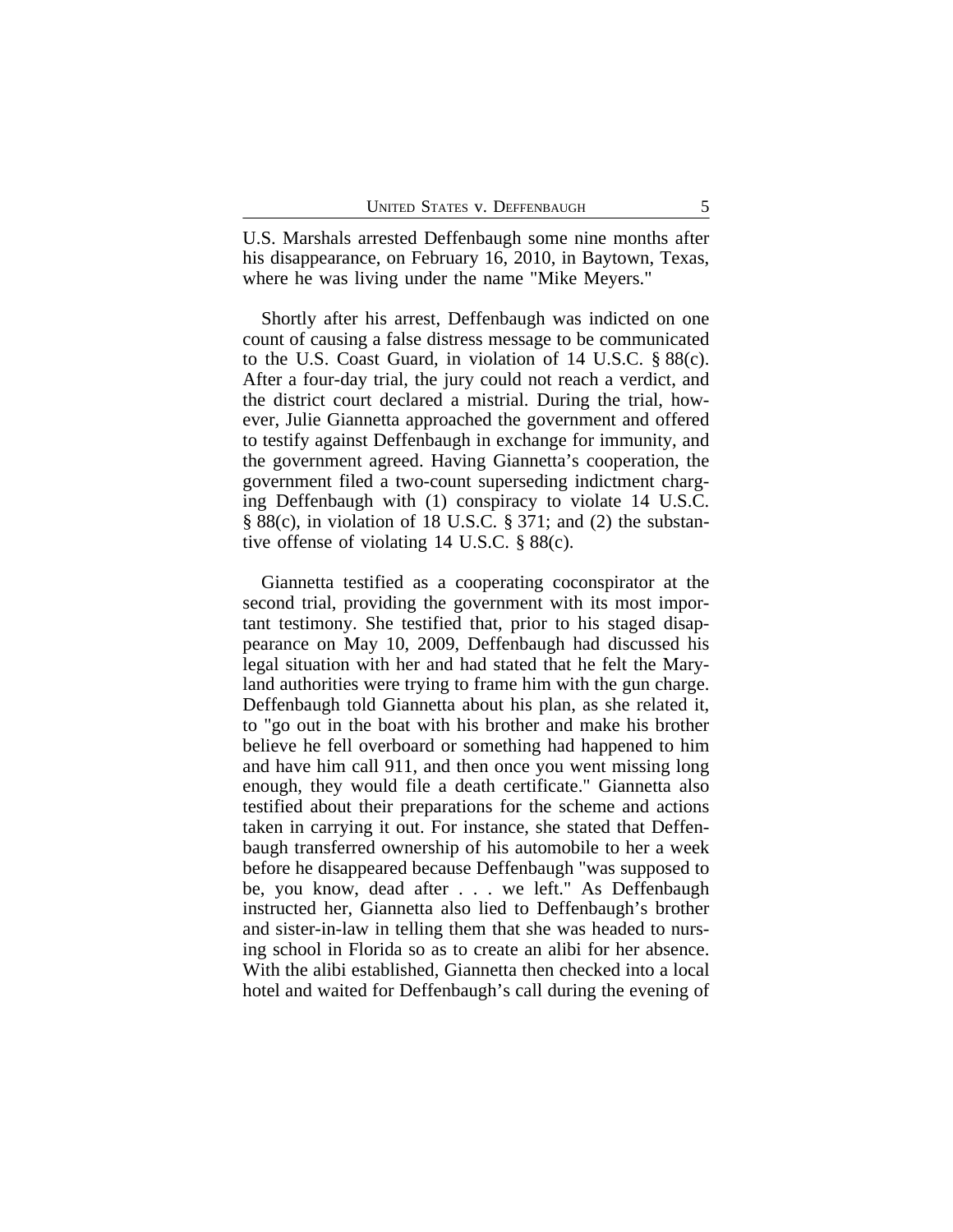May 10. She testified that at dusk on that date, Deffenbaugh called her, and she drove to the prearranged pickup spot where she found Deffenbaugh and fled the area with him. The two stayed in Baytown, Texas, until Deffenbaugh's arrest.

Following a three-day trial, the jury convicted Deffenbaugh on both counts.

The presentence report prepared by the Probation Office concluded that Deffenbaugh had a criminal history Category III, but noted that there was no Sentencing Guideline for either 18 U.S.C. § 371 or 14 U.S.C. § 88(c). In such a circumstance, it noted, the sentencing court was entitled to use a closely analogous guideline or, if there were none, to sentence the defendant using the factors under 18 U.S.C. § 3553(a).

At sentencing, the government argued that the fraud Guideline, U.S.S.G. § 2B1.1, was closely analogous and urged the district court to adopt it. Using that Guideline, the government calculated that the recommended sentencing range would be 78 to 97 months' imprisonment, which reflected a number of relevant sentencing enhancements.**<sup>1</sup>** Deffenbaugh argued against application of the fraud Guideline and urged the court to sentence him to time served.

The district court concluded that it would not apply the fraud Guideline as it was not sufficiently analogous to use, but it did allow that it was "looking to" that Guideline and

**<sup>1</sup>**The calculation began with the base offense level of 6, as provided in the fraud Guideline  $\S 2B1.1(a)(2)$ , and enhanced by 12 levels based on the amount of loss to the Coast Guard of over \$200,000 under § 2B1.1(b)(1)(G), by an additional 2 levels for risk of death or serious bodily injury under  $\S 2B1.1(b)(14)(A)$ , by 2 levels for being a leader or organizer of criminal activity under  $\S 3B1.1(c)$ , by 2 levels for using a special skill under § 3B1.3, and by 2 levels for obstruction of justice under § 3C1.1, thus arriving at a level 26. Coupling that level with a criminal history Category III resulted in the recommended sentencing range of 78- 97 months' imprisonment.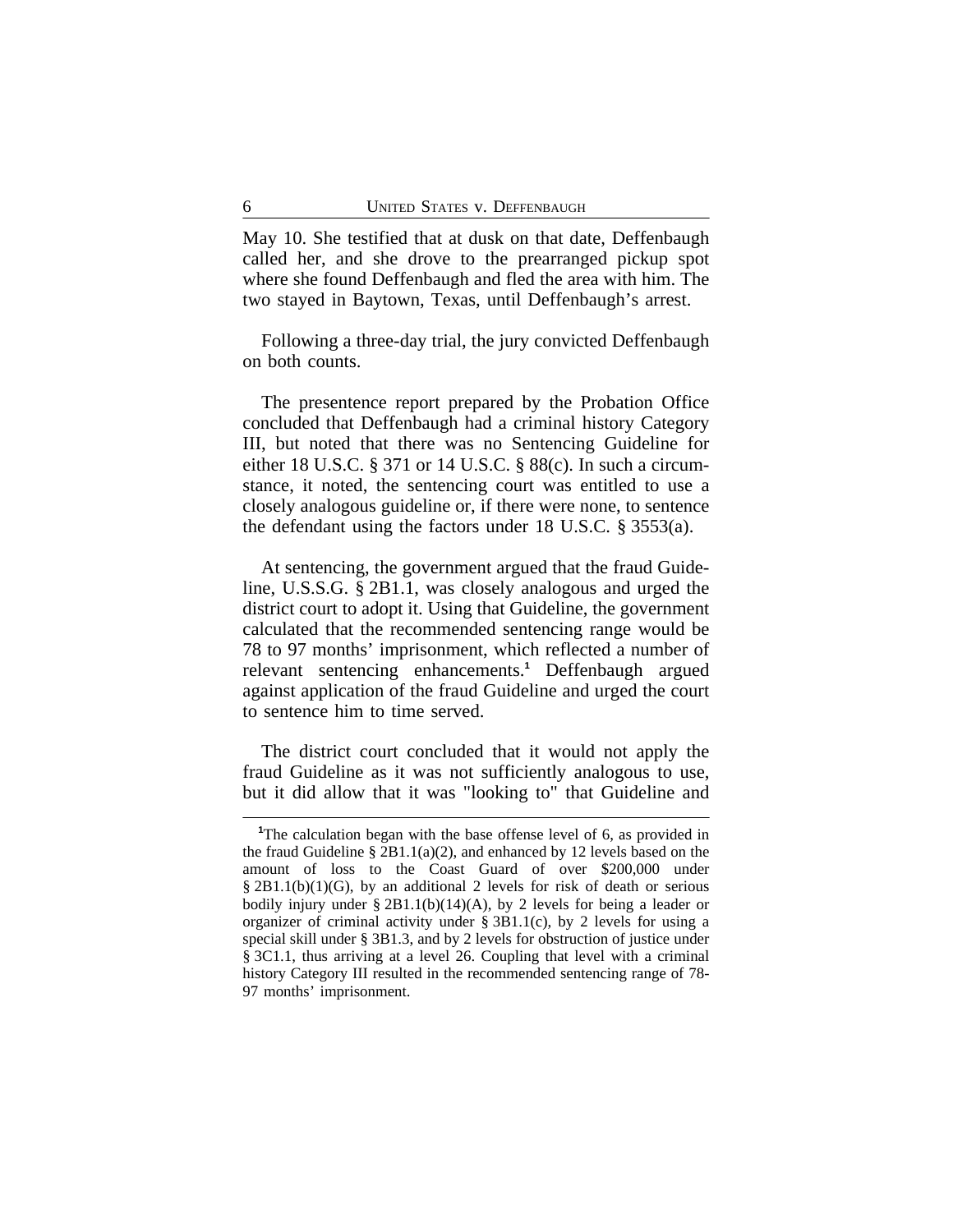would take it "into consideration" when applying the statutory sentencing factors under § 3553(a). After describing an extensive list of aggravating circumstances and determining that a sentence of 84 months' imprisonment was appropriate under § 3553(a), the court sentenced Deffenbaugh to 48 months' imprisonment on Count I and 36 months' imprisonment on Count II, to be served consecutively.

This appeal followed.

#### II

Deffenbaugh contends that the evidence failed to show that he and his girlfriend, Julie Giannetta, agreed to pursue "the same criminal objective," as required to prove a conspiracy. "Here, at most, Ms. Giannetta agreed to help Mr. Deffenbaugh avoid his Maryland probation violation hearing. But this is not an offense against the United States," as required by 18 U.S.C. § 371.**<sup>2</sup>** He maintains that Giannetta "had no knowledge of the [conspiracy's federally unlawful] goal" *i.e.*, to cause to be communicated a false distress message to the United States Coast Guard—"much less an intent to commit it." And without knowledge of the common goal and intent to commit a *federal* crime, she could not have been a conspirator, as necessary for Deffenbaugh's conviction under § 371. Stated otherwise, Deffenbaugh argues that the members of a § 371 conspiracy must have specific knowledge and intent to violate federal law.

The indictment charged that Deffenbaugh and Giannetta

conspired and agreed together . . . [t]o knowingly and willfully communicate and cause to be communicated a false distress message to the United States

**<sup>2</sup>**Section 371 makes it a crime "[i]f two or more persons conspire either to commit any offense *against the United States*, or to defraud *the United States*." (Emphasis added).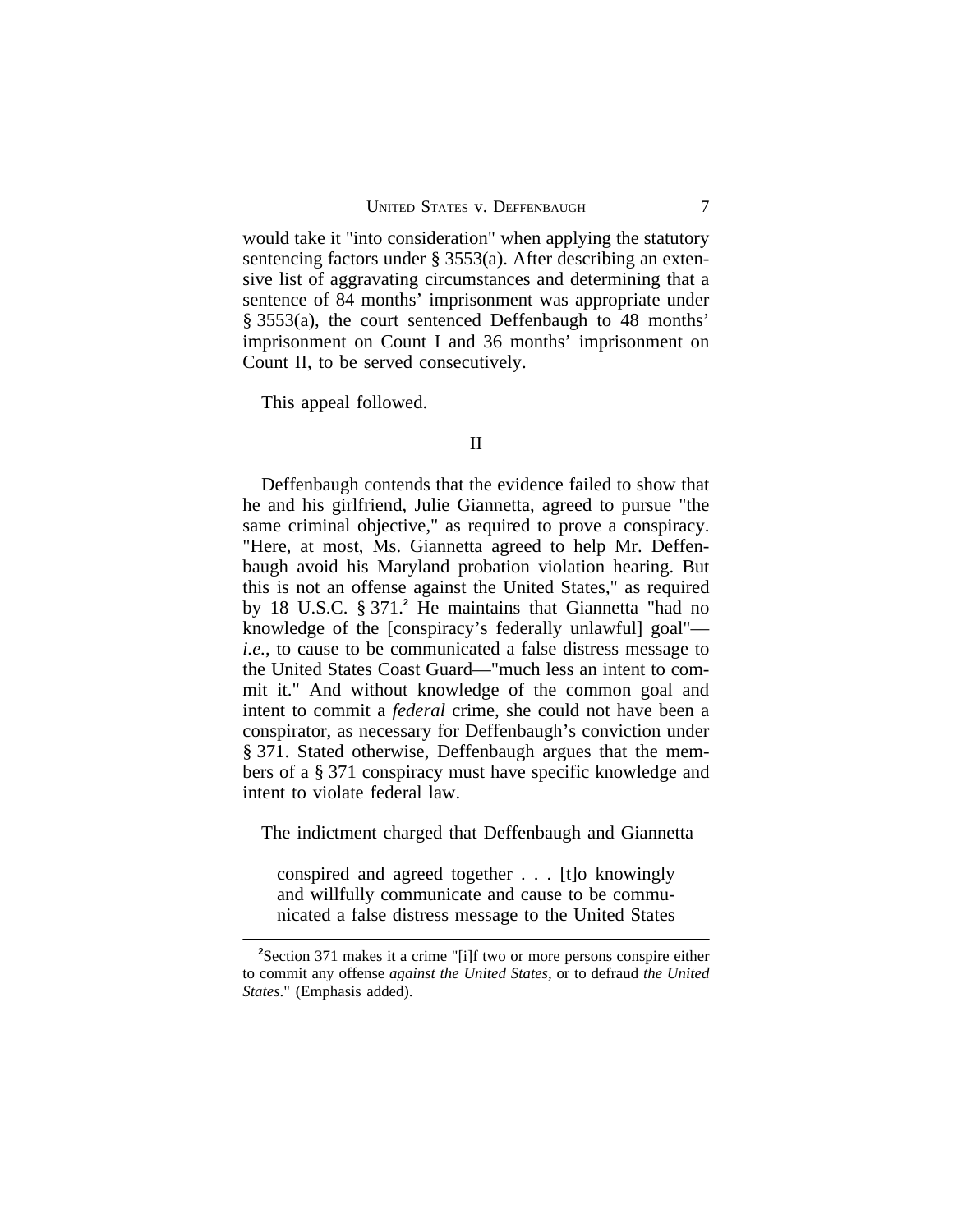Coast Guard (Coast Guard) and cause the Coast Guard to attempt to save lives and property when no help was needed, in violation of Title 14, United States Code, Section 88(c).

At trial, the government proved that Deffenbaugh and Giannetta conspired to cause a false distress call to be made for the purpose of faking Deffenbaugh's death and thus avoiding a state probation violation hearing. While the government established that Deffenbaugh intended, as part of the plan, that the Coast Guard receive the call, it did not establish that Giannetta intended or even knew that the Coast Guard would receive the call and become involved. As she testified about her knowledge of the plan:

Q: Can you tell us what [Deffenbaugh] said about disappearing?

A: Yeah. He basically said he was going to go out in the boat with his brother and make his brother believe he fell overboard or something had happened to him and have him call 911, and then once you went missing long enough, they would file a death certificate. . . . He wanted me to go to the hotel, that they wouldn't suspect anything was up, was going on. And then he had me pick him up after he was on the boat with his brother, and then he wanted us to leave town together.

Deffenbaugh argues that Giannetta's knowledge and intent were so limited in respect to the essential *federal* element of the conspiracy that she could not knowingly participate in a conspiracy *to commit a federal offense*, as required by § 371. In other words, he argues that while *he* may have had a plan to commit an offense against the United States, Giannetta did not participate in the same plan.

Despite some logic in this argument, we conclude that it fails as a matter of law.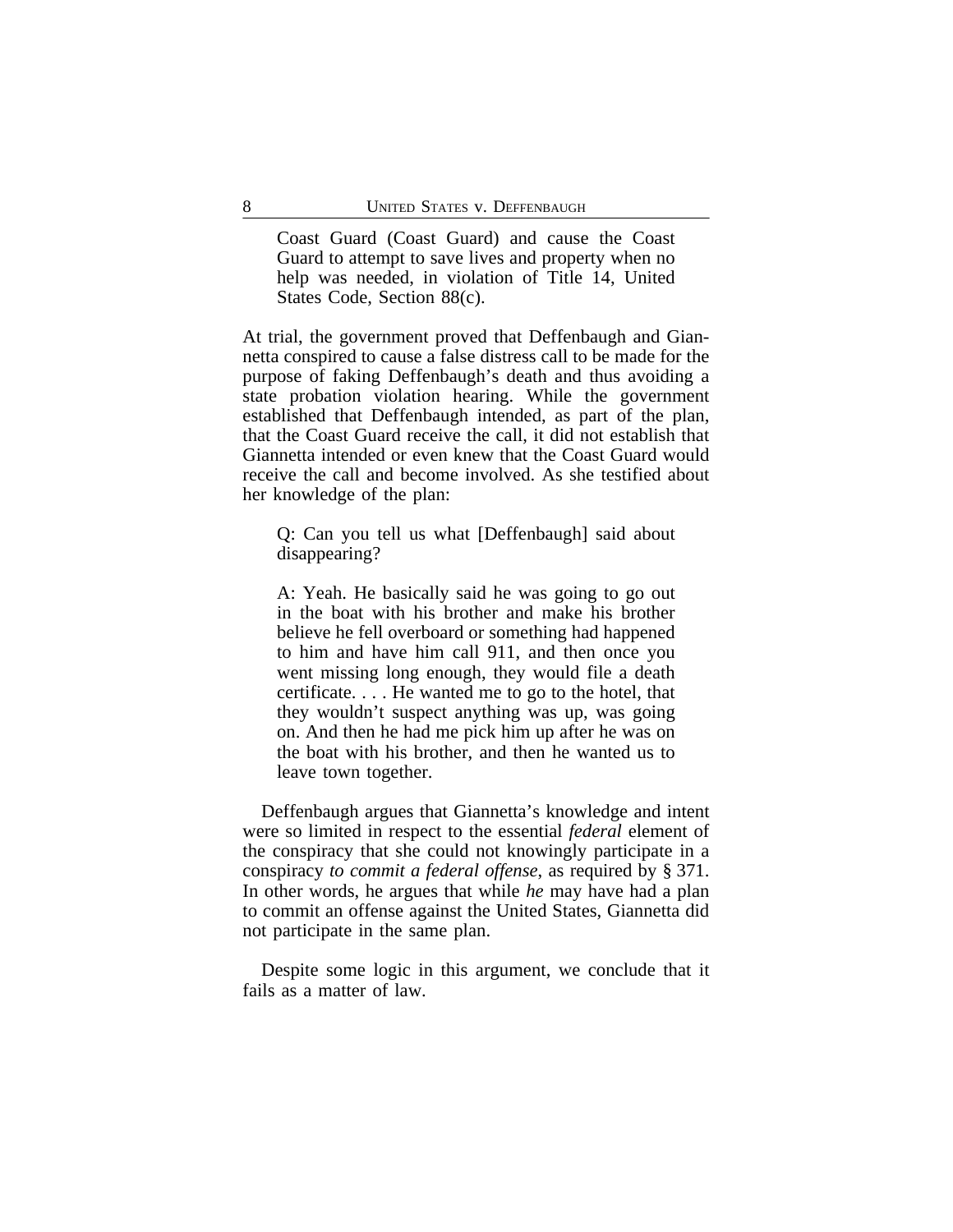We begin by noting that § 371 criminalizes an agreement to commit "any offense against the United States." 18 U.S.C. § 371. And in proving a violation of § 371, the government must demonstrate "at least the degree of criminal intent necessary for the [underlying] substantive offense itself." *United States v. Feola*, 420 U.S. 671, 686 (1975). But the intent needed to violate § 371 does not require the government to show that the conspirators knew that their conduct would violate *federal* law, unless the underlying crime included such specific intent. *Id.* Thus, where the object crime does not require that its federal nature be known, the conspiracy statute likewise does not require that knowledge to be demonstrated. *Id.*

The critical language of 14 U.S.C. § 88(c), the object crime in this case, provides that a person commits a federal crime if he or she "knowingly and willfully communicates a false distress message to the Coast Guard or causes the Coast Guard to attempt to save lives and property when no help is needed."**<sup>3</sup>** This language clearly requires that a perpetrator of a § 88(c) crime specifically intend to make a false distress call or to cause one to be made. And there can be no question that in this case Deffenbaugh and Giannetta knowingly and willfully conspired to cause a false distress call to be made. The question that Deffenbaugh raises is whether the perpetrator must also have knowledge and intent that the recipient of the false distress call be the U.S. Coast Guard. The resolution of this issue is, we conclude, informed by the Supreme Court's

An individual who knowingly and willfully communicates a false distress message to the Coast Guard or causes the Coast Guard to attempt to save lives and property when no help is needed is—

- (1) guilty of a class D felony;
- (2) subject to a civil penalty of not more than \$5,000; and
- (3) liable for all costs the Coast Guard incurs as a result of the individual's action.

**<sup>3</sup>**Section 88(c) of Title 14 provides: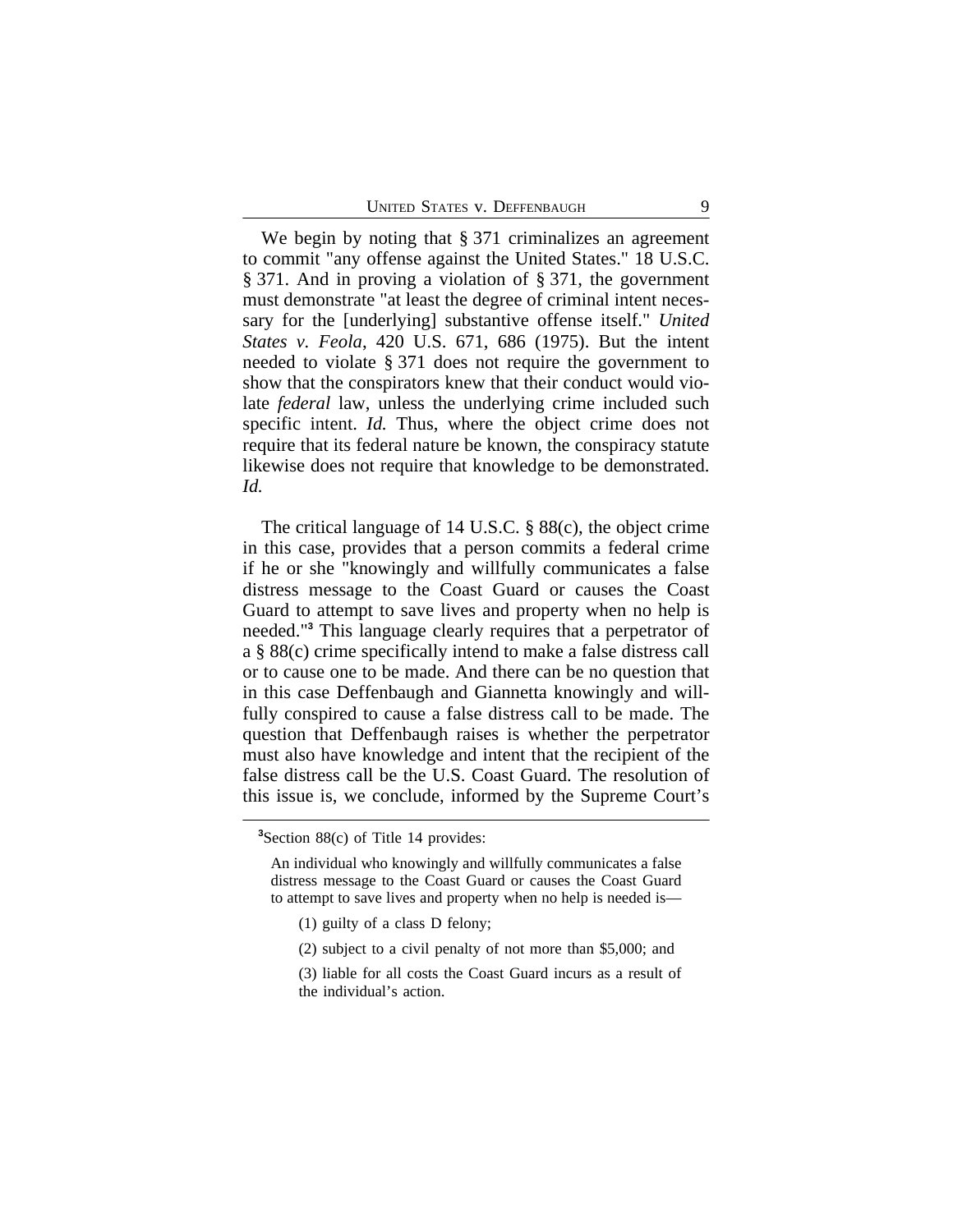decision in *United States v. Yermian*, 468 U.S. 63 (1984), which held that the federal nature of a crime need not be in the mind of the perpetrator.

In *Yermian*, the defendant was convicted of making a false statement to a *federal* agency, in violation of 18 U.S.C. § 1001.**<sup>4</sup>** The defendant appealed his conviction, claiming that even though he did indeed make false statements, he "had no actual knowledge that his false statements would be transmitted to a federal agency" and therefore did not violate § 1001. *Yermian*, 468 U.S. at 66. The Supreme Court rejected this argument, explaining that although the statute required that the defendant "knowingly and willfully" make the false statement to a federal agency, the term "knowingly and willingly" modified only the making of the false statement and not the "jurisdictional requirement" that it be to a federal agency. *Id.* at 68- 69. It explained, "[T]he existence of the fact that confers federal jurisdiction need not be one *in the mind of the actor* at the time he perpetrates the act made criminal by the federal statute." *Id.* (emphasis added) (quoting *Feola*, 420 U.S. at 676-77 n.9); *see also United States v. OceanPro Indus., Ltd.*, 674 F.3d 323, 328-29 (4th Cir. 2012).

Similarly, *Feola* held that to violate 18 U.S.C. § 111 (criminalizing the assault of federal officers in the line of duty), the perpetrator *need not know* that his victim is in fact a federal officer. The Court explained that the federal assault statute "cannot be construed as embodying an unexpressed requirement that an assailant be aware that his victim is a federal officer." *Feola*, 420 U.S. at 684. "All the statute requires is an intent to assault, not an intent to assault a federal officer." *Id.*

The analysis of these cases is applicable here. Just as

**<sup>4</sup>**At the time, the relevant language of 18 U.S.C. § 1001 provided: "Whoever, in any matter within the jurisdiction of any department or agency of the United States knowingly and willfully . . . makes any false . . . statements . . . shall be fined. . . ."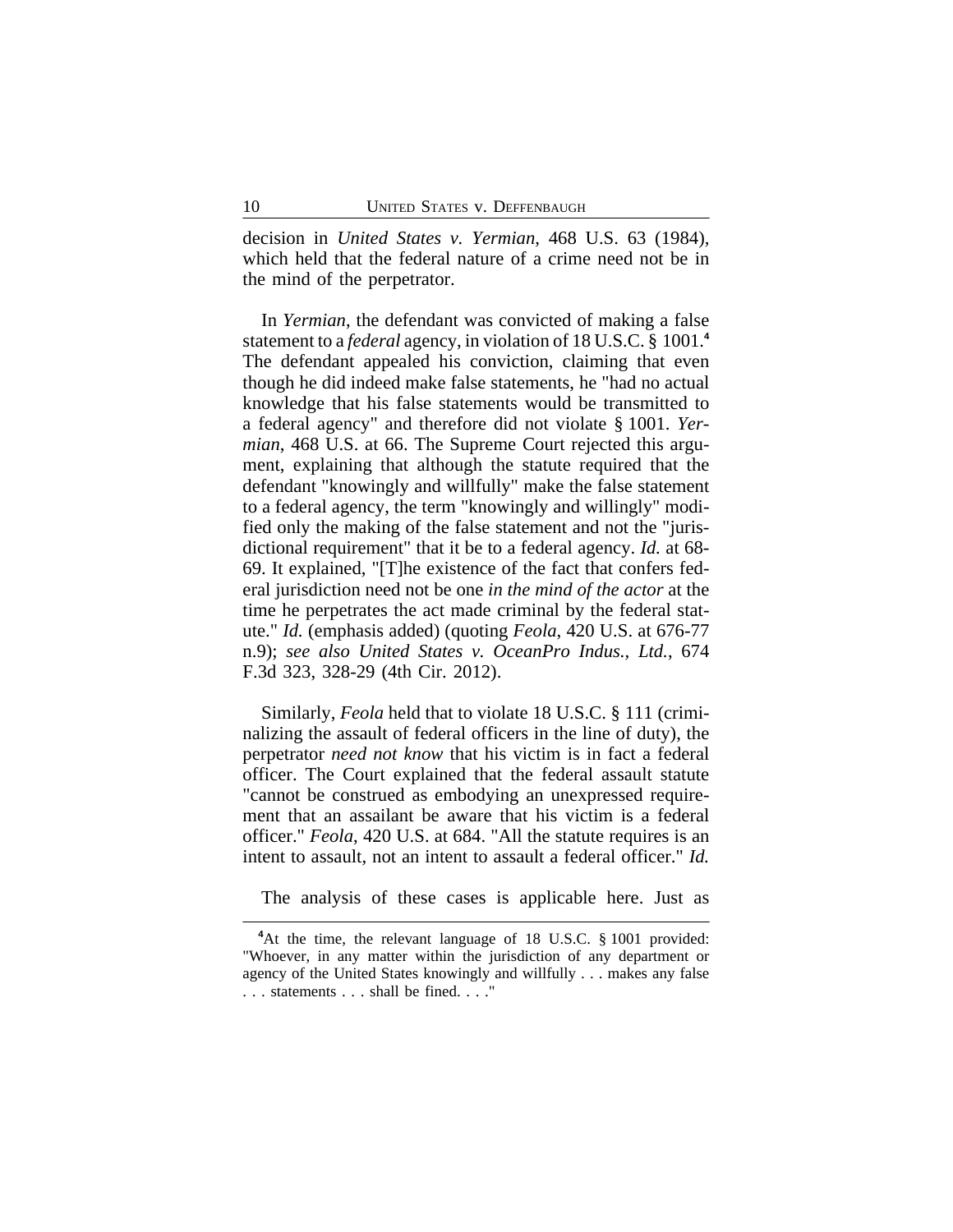§ 1001 punishes anyone who "knowingly and willfully" makes false statements to a federal agency, § 88(c) punishes anyone who "knowingly and willfully" communicates a false distress message to the Coast Guard. And just as the Court in *Yermian* held that *knowledge* that a *federal* agency was involved need not be proved, so too here *knowledge* that the U.S. Coast Guard was involved need not be proved. The "actus reus"—*i.e.*, the prohibited *conduct* of causing a false distress call to be made—must be carried out "knowingly and willfully," but the jurisdictional fact that makes the prohibited conduct a federal crime need not be known, although it must, of course, be proved. *See United States v. White*, 670 F.3d 498, 508 (4th Cir. 2012).

In this case, Deffenbaugh and Giannetta knowingly and willfully entered into a conspiracy with the intent to cause a false distress call to be made. Indeed both intended and expected that the call would not only be made but also that it would be responded to; that the resulting search would be unsuccessful; and that Deffenbaugh would be declared dead. The fact that one or both of the participants did not know that the false distress call would be received by the U.S. Coast Guard does not bear on the unlawfulness *of their conduct* under 18 U.S.C. § 371 and 14 U.S.C. § 88(c). Just as the lack of knowledge and intent that a false statement is made to a *federal* agency or that the victim of an assault is a *federal* officer is no bar to a prosecution for the federal offense, so too the lack of knowledge in this case that the responder to the false distress call will be a federal agency is no bar to a prosecution for a federal conspiracy offense. As the Supreme Court has explained, the fact that Giannetta was "unaware which body of law they intend[ed] to violate" and that a federal agency would be called does not make her participation in the conspiracy "any less blameworthy," nor does it "constitute[ ] less of a danger to society." *Feola*, 420 U.S. at 694.

Accordingly, we reject Deffenbaugh's contention that the evidence was insufficient to convict him of the conspiracy charged in the indictment.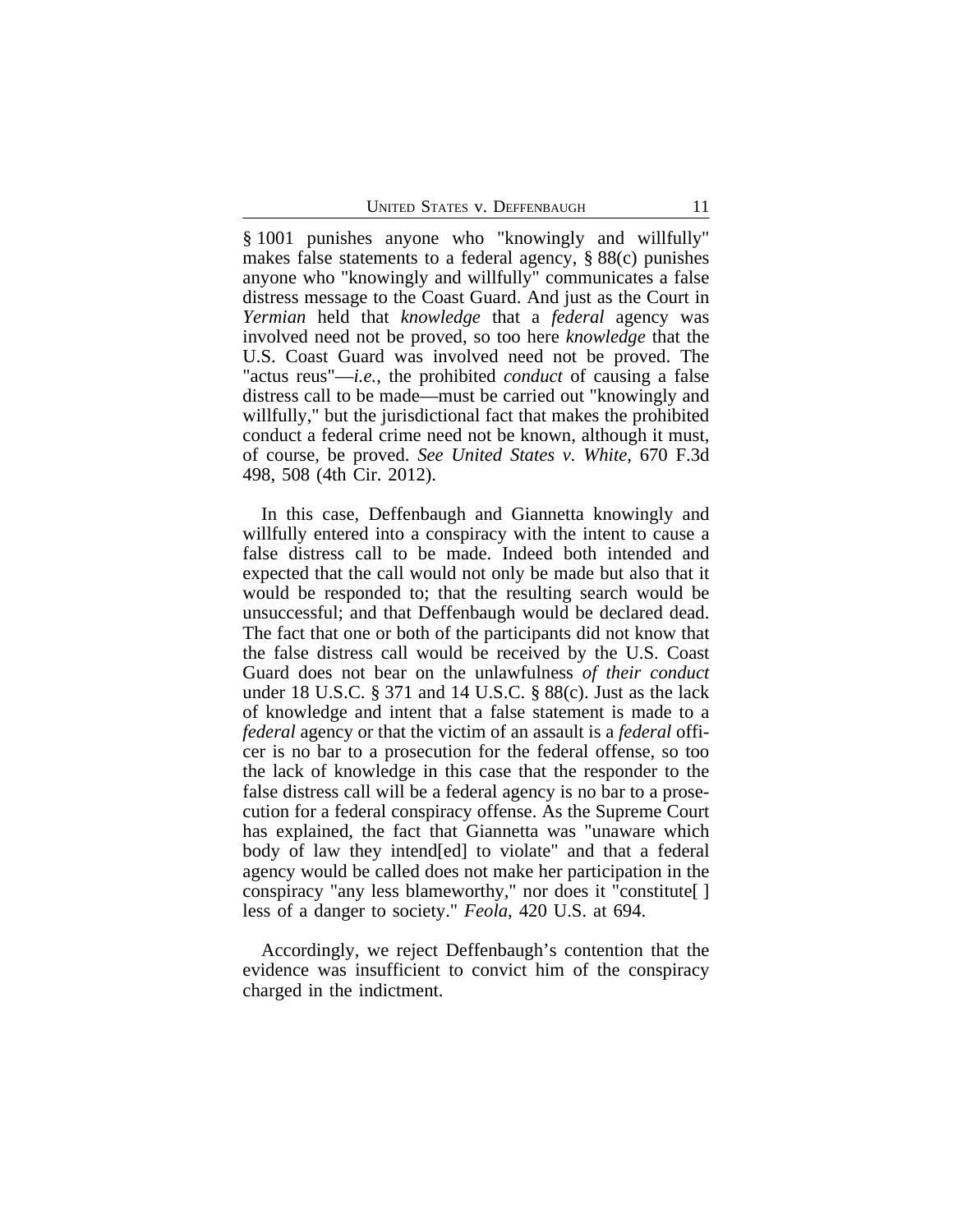#### III

Deffenbaugh also challenges his 84-month sentence, consisting of a 48-month sentence on Count I and a consecutive 36-month sentence on Count II. He contends (1) that the district court erred in applying the Sentencing Guideline for fraud and theft, U.S.S.G. § 2B1.1, to his false distress call conviction; (2) that the court's inappropriate application of the § 3553(a) factors rendered his sentence unreasonable; and (3) that the court failed adequately to explain its decision to impose consecutive sentences. We address these in order.

A

As Deffenbaugh recognizes, neither 18 U.S.C. § 371 nor 14 U.S.C. § 88(c) has an applicable Sentencing Guideline. In the absence of a Guideline, the court applies "the most analogous offense guideline," and if no Guideline is sufficiently analogous, "the provisions of 18 U.S.C. § 3553 shall control." U.S.S.G. § 2X5.1. We review a sentence imposed for an offense for which there is no Guideline for whether it is "plainly unreasonable."  $18$  U.S.C.  $\S 3742(a)(4)$ .

The government urged the district court to apply the fraud and theft Guideline, U.S.S.G. § 2B1.1, arguing that a false distress call is an analogous crime. The government noted that if § 2B1.1 were applied, the recommended sentencing level would be 78 to 97 months' imprisonment.

Deffenbaugh objected to the use of that Guideline, principally because it, with the applicable enhancements, would result in a sentence he considered too severe. He argued that the Guideline was not "a close enough fit to serve as an analogous guideline."

In sentencing Deffenbaugh, the district court did not adopt the fraud Guideline, choosing instead to sentence Deffenbaugh using the factors in 18 U.S.C. § 3553(a). But the court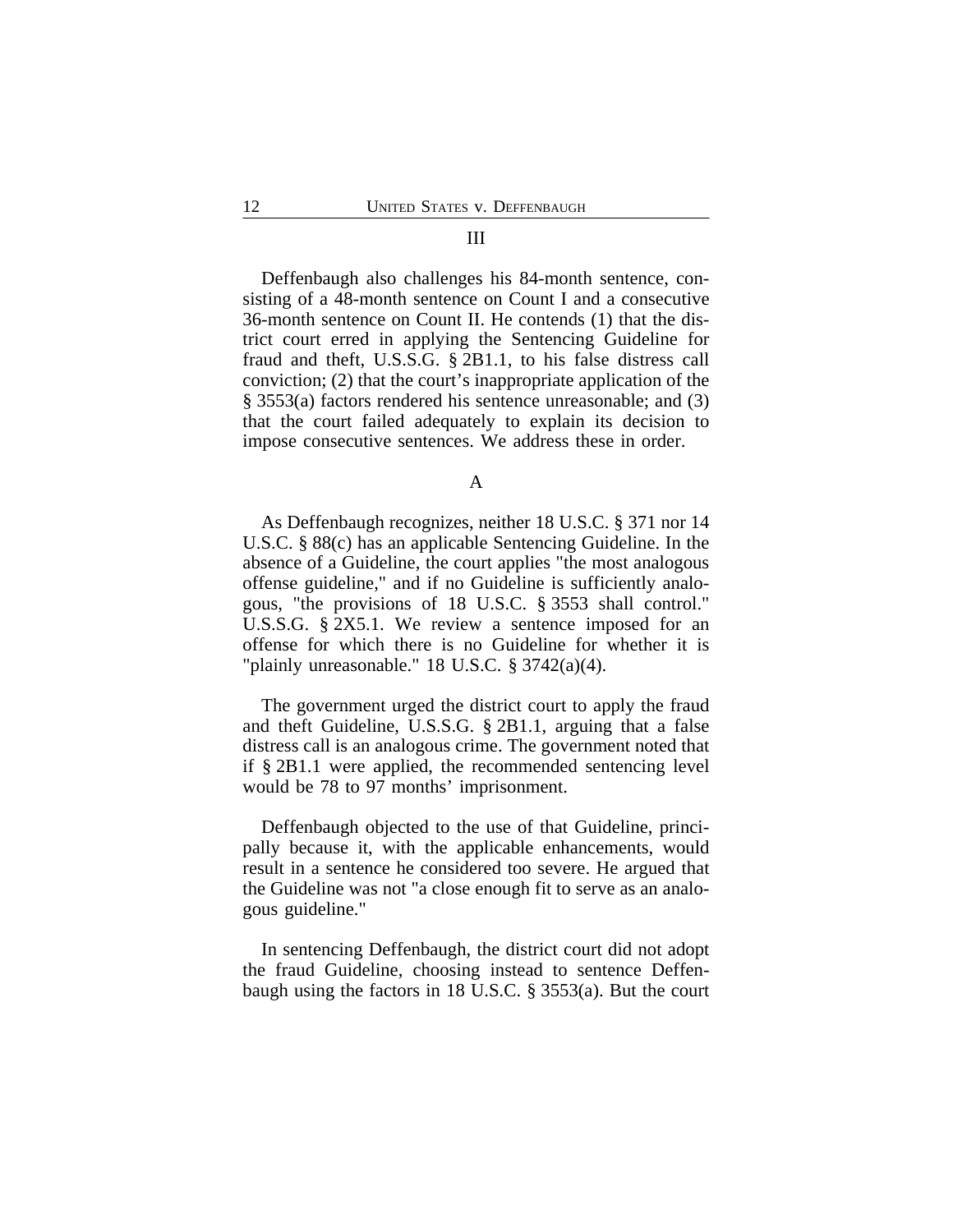did find the fraud Guideline sufficiently useful to "consider" it and have it "influence" the court's ultimate decision. The court said:

The government has cited an analogous section of the guidelines, and to some degree there is some analogy that would apply between the fraud and what the defendant did here. Certainly his conduct could be described as fraudulent, among other things.

It appears that the court sought to achieve a sentence in a range informed by the fraud Guideline and the enhancements relevant to it, especially since the court found that the factual bases for the enhancements existed in this case. But it made clear that it was not adopting the Guideline but was only "looking to it" and allowing itself to be "influenced" by it when applying the § 3553(a) factors.

The court then proceeded to find facts as to the enhancements it thought meaningful to its § 3553(a) analysis. It found (1) that Deffenbaugh was "the leader of the conspiracy and pulled his ex-girlfriend into the scheme," inducing her to give false information and causing her to suffer as a result; (2) that he used his "U.S. Navy experience and his maritime experience" to conclude that his actions "would cause the U.S. Coast Guard, and others, to perform an extensive search"; (3) that he placed the searching parties' lives "needlessly in harm's way" and similarly endangered his brother "who had little prior boating experience and who was significantly impaired due to his illnesses, by abandoning him on the boat in the Chesapeake Bay at night"; (4) that he persisted in "efforts to obstruct justice" by evading punishment and using "the false name of 'Mike Meyers' to elude the government's attempts to detain him"; and (5) that during the course of two trials, he "constantly perjured himself."

We conclude that the district court's approach was not plainly unreasonable. At bottom, all of the matters discussed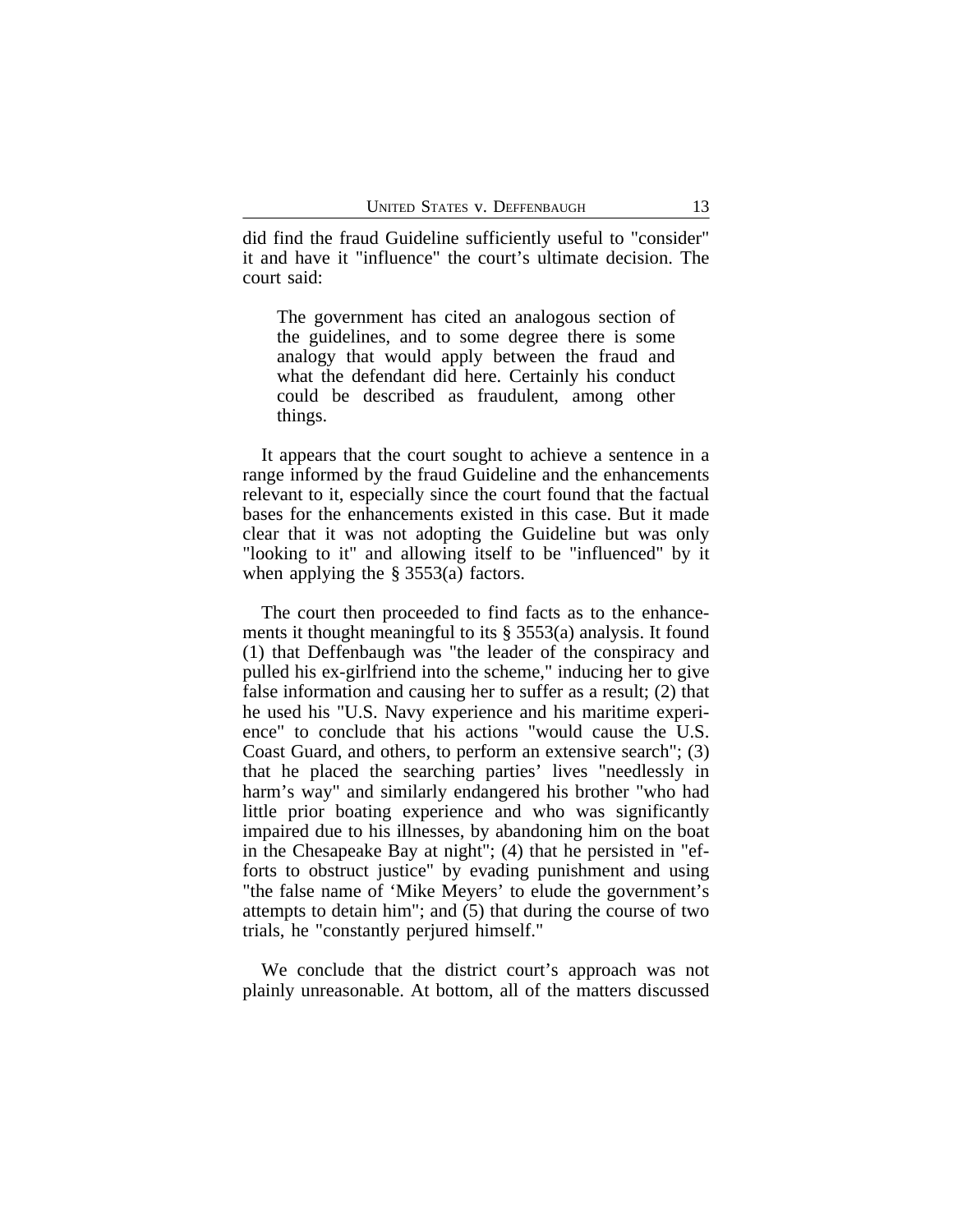by the court related directly to its determination to impose a sentence "sufficient, but not greater than necessary, to comply with the purposes [of sentencing]." *See* 18 U.S.C. § 3553(a).

B

Deffenbaugh also challenges his sentence as unreasonable under § 3553(a). He asserts that his "circumstances plainly call for a shorter sentence," emphasizing that his poor health and the length of his sentence would effectively amount to a life sentence. But he made these same arguments to the district court, and the court, in exercising its discretion, found them outweighed, pointing to the numerous other factors that called for a longer sentence.

Deffenbaugh also argues that his 84-month sentence is longer than the sentences given in other cases involving false distress calls. But again, the district court was aware of those cases and did not find them persuasive. The court explained that Deffenbaugh's circumstances were distinguishable because "there are two charges [against him]," the conspiracy and the substantive offense. The court also pointed out that the enhancing factors that it applied to Deffenbaugh may not have existed in the other cases. The court was especially troubled by this case because Deffenbaugh "placed his brother's life in danger."

In these circumstances, we cannot conclude that the sentence given to Deffenbaugh was "plainly unreasonable."

### $\overline{C}$

Finally, Deffenbaugh argues that the court erred in failing to explain its reasons for imposing consecutive sentences.

Section 3584 of Title 18 governs the imposition of multiple sentences and provides that if multiple terms of imprisonment are imposed *at the same time*, the default rule is to have those